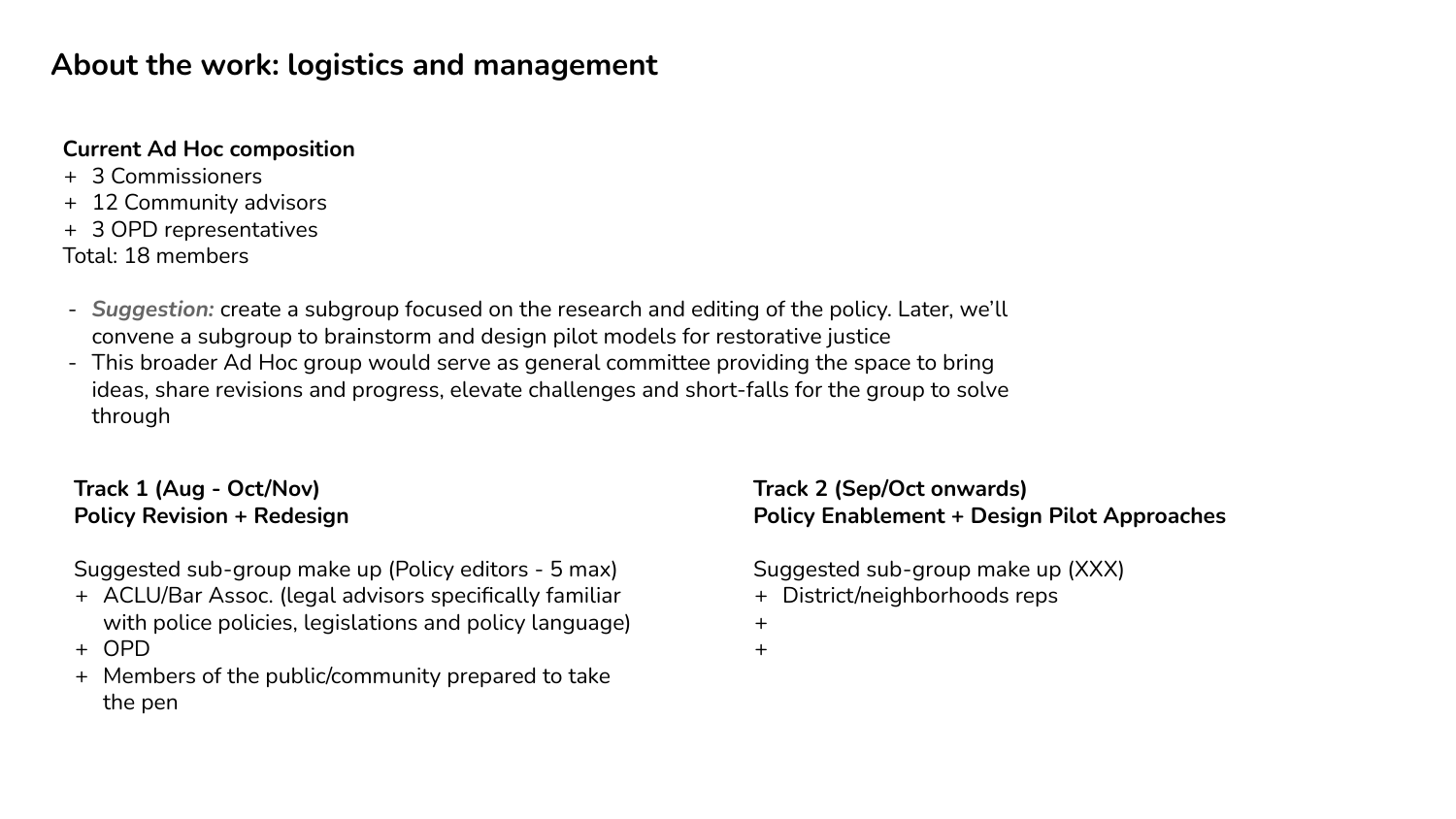## **Track 1: Policy revision**

#### **About this track**

The stated purpose of Oakland's Community Policing Policy 15-01 is to "reduce crime, enhance public safety and to improve quality of life through police and community partnerships" with a focus on solving problems in collaboration with the community.

Partnership, collaboration and problem-solving with the community, however, can only be built on a foundation of trust. Despite department-wide improvements in policing, trust remains at a sizable deficit as a result of the trauma from past practices and more recent or ongoing events that have negatively impacted community members.

### **Objectives**

- + Review and revise OPD's Community Policing Policy and shape it and its implementation to rebuild trust and improve relationships with community members,
- + Suggest clear guidance for OPD, community groups and members of the public to engage and develop trusted relationships
- *+ What else?*

## **Activities (suggested policy tracker)**

- + Reviews related OPD materials (policies, strategies, data)
- + Collect sentiments and ideas more generally (town halls, surveys, stakeholder interviews)
- + Collects and reviews national best practice
- + Line edits policy and provides suggestions and recommendations
- + Prepares presentation to full Commission ahead of a vote
- *+ What else?*

## **Open questions/parking lot**

- + Do we have the all the right docs from OPD (including other policies that either affect 15-01 or vice versa)
- + What other jurisdictions have a stellar community policing policy
- + What's the latest thinking around community policing
- + Who else is in this space
- + How do we ensure that this policy revision enhances, supplements, or complements (actual or envisioned) Track 2, the Neighborhood Empowerment Model
- + Revise and support policy through labor negotiations / commission edits as needed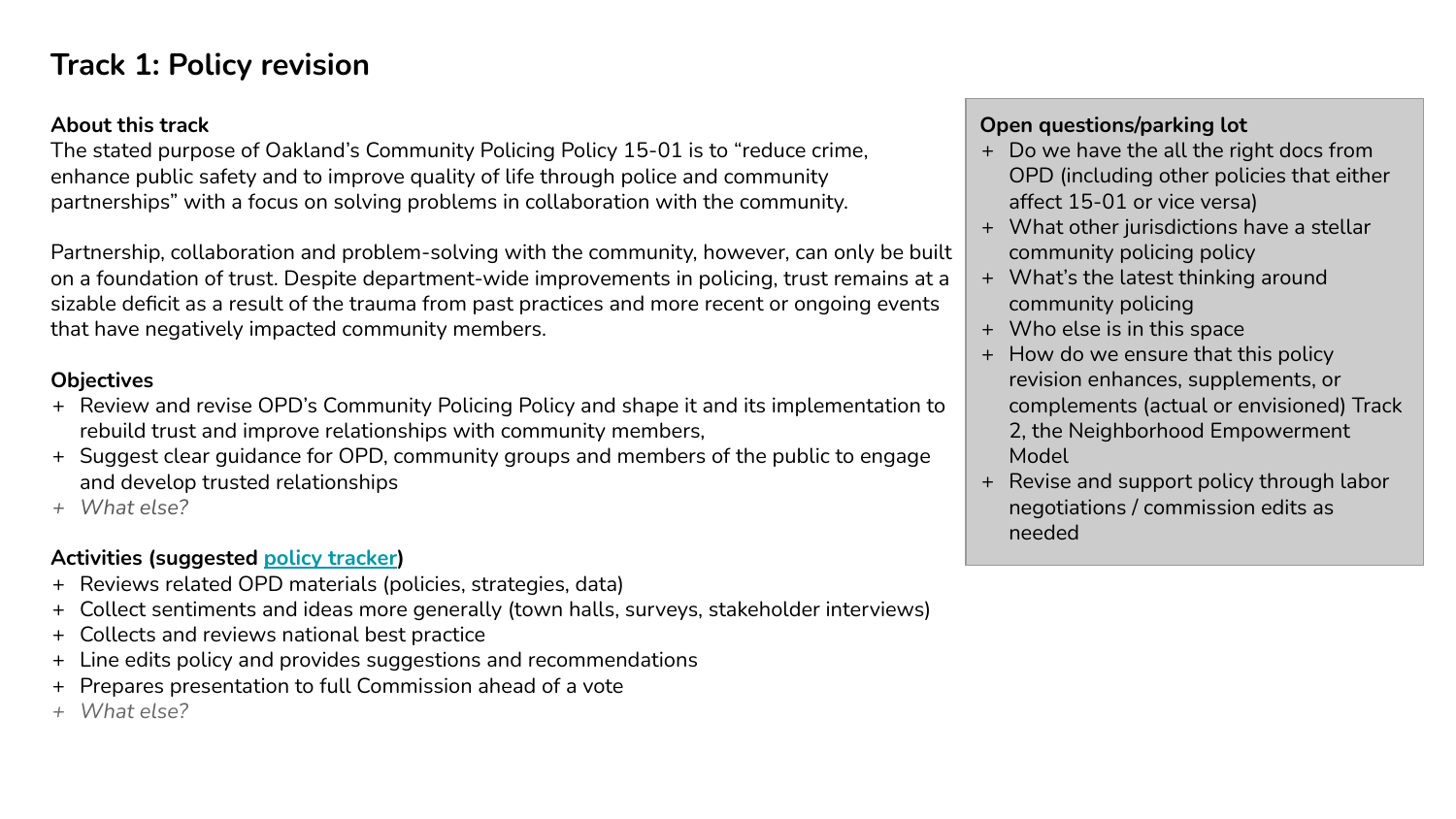# **Track 1: Policy revision**

**Suggested timeline (rough, maybe too tight)**

| Wks $1 + 2 (9.4 - 18)$<br>Research + synthesis                                                                                                                                                                                                                                                                                                                                                   | Wks $3 + 4$ (9.25 - 10.2)<br>Discovery + input considerations                                                                                                                                                                                                                                                                   | Wks $5 + 6(10.9 + 16)$<br>Policy design                                                                                                                                                                                                                               | Wks $7 + 8(10.23 + 30)$<br>Iterations + vote                                                                                                                       |
|--------------------------------------------------------------------------------------------------------------------------------------------------------------------------------------------------------------------------------------------------------------------------------------------------------------------------------------------------------------------------------------------------|---------------------------------------------------------------------------------------------------------------------------------------------------------------------------------------------------------------------------------------------------------------------------------------------------------------------------------|-----------------------------------------------------------------------------------------------------------------------------------------------------------------------------------------------------------------------------------------------------------------------|--------------------------------------------------------------------------------------------------------------------------------------------------------------------|
| <b>Activities:</b><br>Group lands on shared language/<br>definition, objectives and editing<br>subgroup composition<br>Researches best practice, collects<br>ideas and creates material repository<br>OPD weighs in with related<br>materials, and shares what is and<br>isn't working + policies from other<br>agencies worth considering<br>Identify topics/sections to edit, omit,<br>include | <b>Activities:</b><br>Create moments and spaces for<br>broader public engagement:<br>+ Explain the policy in layman's<br>terms<br>+ Redesign the web page (+<br>Konveio?)<br>+ Hold town halls (similar?) to<br>hear perspectives and ideas<br>Group reviews findings and starts<br>to consider language edits to the<br>policy | <b>Activities:</b><br>Subgroup convenes to make<br>language edits to the policy<br>Broader group considering<br>implementation implications and<br>community awareness campaigns<br>Identify partners and SMEs to weigh<br>in and maybe present to full<br>commission | <b>Activities:</b><br>Subgroup presents final document<br>to full group and reviews and<br>accepts final edits<br>Prepares for Commission<br>presentation and vote |
| <b>Outcomes:</b><br>Clear understanding of current and<br>ideal state and can start to think<br>about the journey<br>Material repository of best policies,<br>other practices                                                                                                                                                                                                                    | <b>Outcomes:</b><br>Oakland communities are aware<br>this is happening, and feel like<br>their voices can be heard and<br>included                                                                                                                                                                                              | <b>Outcomes:</b><br>Policy is shaped to capture the<br>sentiments and innovative<br>approaches sources and discussed                                                                                                                                                  | <b>Outcomes:</b><br>Edited document ready for full<br>Commission review and vote                                                                                   |